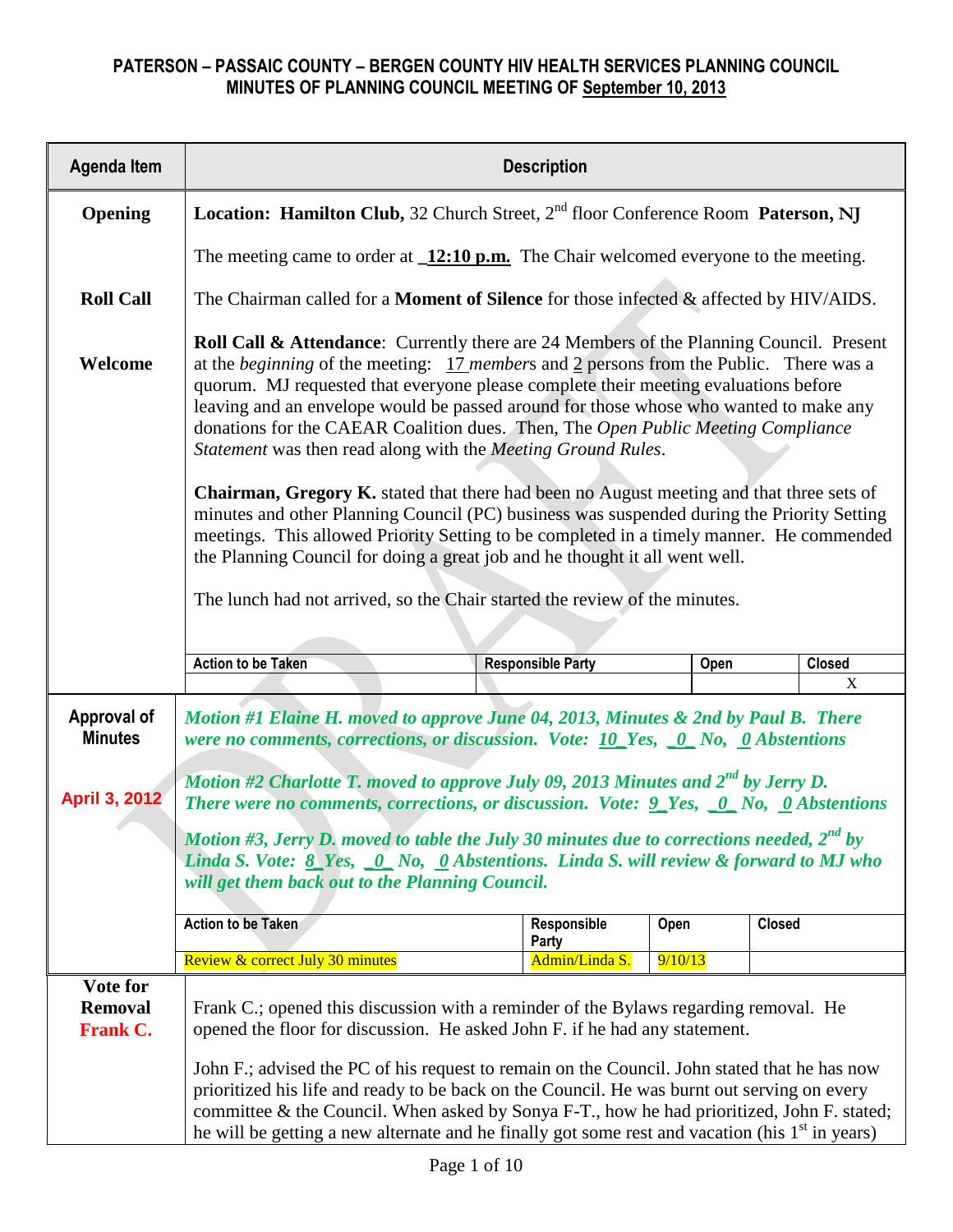| <b>Agenda Item</b>                                                  | <b>Description</b>                                                                                                                                                                                                                                                                                                                                                                                                                                                                                                                                                                                                                                                                                                                                                                                                                                                                                                                                                                                                                                                                                                                                                                                                                                          |                                                                      |      |               |  |  |  |  |  |  |  |
|---------------------------------------------------------------------|-------------------------------------------------------------------------------------------------------------------------------------------------------------------------------------------------------------------------------------------------------------------------------------------------------------------------------------------------------------------------------------------------------------------------------------------------------------------------------------------------------------------------------------------------------------------------------------------------------------------------------------------------------------------------------------------------------------------------------------------------------------------------------------------------------------------------------------------------------------------------------------------------------------------------------------------------------------------------------------------------------------------------------------------------------------------------------------------------------------------------------------------------------------------------------------------------------------------------------------------------------------|----------------------------------------------------------------------|------|---------------|--|--|--|--|--|--|--|
|                                                                     | and now he has learned to say no, so he won't be burned out!                                                                                                                                                                                                                                                                                                                                                                                                                                                                                                                                                                                                                                                                                                                                                                                                                                                                                                                                                                                                                                                                                                                                                                                                |                                                                      |      |               |  |  |  |  |  |  |  |
|                                                                     | Charlotte T., Gregory K., and Donna N-I. spoke on John's behalf reinforcing his participation<br>on the PC and on committees and his asset to this Council. Frank C. reminded the PC that a<br>vote of NO means NOT to remove, and a vote of YES means to remove.                                                                                                                                                                                                                                                                                                                                                                                                                                                                                                                                                                                                                                                                                                                                                                                                                                                                                                                                                                                           |                                                                      |      |               |  |  |  |  |  |  |  |
|                                                                     |                                                                                                                                                                                                                                                                                                                                                                                                                                                                                                                                                                                                                                                                                                                                                                                                                                                                                                                                                                                                                                                                                                                                                                                                                                                             | The PC voted by ballots. Vote 0 Yes, 18 No. John F. was NOT removed. |      |               |  |  |  |  |  |  |  |
| <b>Community</b><br><b>Development</b><br><b>Committee</b><br>(CDC) | Jessica F., CDC Chair; provided the following report:<br>1. The Day of Capacity is scheduled for October 15, 2013, 9:00 a.m. $-4:00$ p.m. at the<br>Hamilton/Ward Steakhouse. Flyers, placed on the tables for each PC member, showed<br>the theme for the day, T.R.U.S.T.                                                                                                                                                                                                                                                                                                                                                                                                                                                                                                                                                                                                                                                                                                                                                                                                                                                                                                                                                                                  |                                                                      |      |               |  |  |  |  |  |  |  |
| Chair,<br><b>Jessica F.</b>                                         | 2. The CDC reviewed the membership protocol from the NJHPG. The CDC will be<br>addressing the model and its possible application to this TGA's membership protocol to<br>fit our needs<br>3. The CDC will be making some face to face recruitment presentations (formal $\&$ informal);<br>and will be trying to do one per month<br>4. The CDC is also looking to improve its marketing by working with the Grantee in doing a<br>Billboard and a PSA in English and Spanish.                                                                                                                                                                                                                                                                                                                                                                                                                                                                                                                                                                                                                                                                                                                                                                              |                                                                      |      |               |  |  |  |  |  |  |  |
|                                                                     | That ended her report.<br>The Chair, Gregory K., highlighted the membership portion of the CDC Report. He stated<br>that the Membership Matrix is looking better, as far as, categories; but still the PC needs to<br>work on recruitment, especially Hispanic. HRSA did review the PC matrix and was not<br>pleased with the total number of members. The Council should be at 33 members. We now<br>have 26 members, with two new members who were sworn in this week. He asked the<br>Council to please help with the recruitment. The Council is in desperate need of Hispanic.<br>The PC is also in need of Consumers; so he asked Providers to also help with Consumer<br>recruitment.<br>In addition, Vice Chair, Charlotte T.; emphasized the fact that the PC needs non-Ryan White<br>Providers. She recognized that it's hard for a provider to attend meetings where there is no<br>direct benefit. HRSA is telling us that this PC has too many members who get RW funds.<br>She asked Providers when they are attending other meetings (i.e. substance abuse, not RW<br>related); to please invite them to the Council meetings.<br>Chairman Gregory K .; ended by saying that, we want this Council to mirror the demographics<br>of our TGA. |                                                                      |      |               |  |  |  |  |  |  |  |
|                                                                     | The Council then broke for lunch. The Chair asked everyone to get their food and then come<br>back to continue and to have a working lunch.                                                                                                                                                                                                                                                                                                                                                                                                                                                                                                                                                                                                                                                                                                                                                                                                                                                                                                                                                                                                                                                                                                                 |                                                                      |      |               |  |  |  |  |  |  |  |
| <b>Action to be Taken</b>                                           |                                                                                                                                                                                                                                                                                                                                                                                                                                                                                                                                                                                                                                                                                                                                                                                                                                                                                                                                                                                                                                                                                                                                                                                                                                                             | <b>Responsible Party</b>                                             | Open | <b>Closed</b> |  |  |  |  |  |  |  |
|                                                                     |                                                                                                                                                                                                                                                                                                                                                                                                                                                                                                                                                                                                                                                                                                                                                                                                                                                                                                                                                                                                                                                                                                                                                                                                                                                             |                                                                      |      |               |  |  |  |  |  |  |  |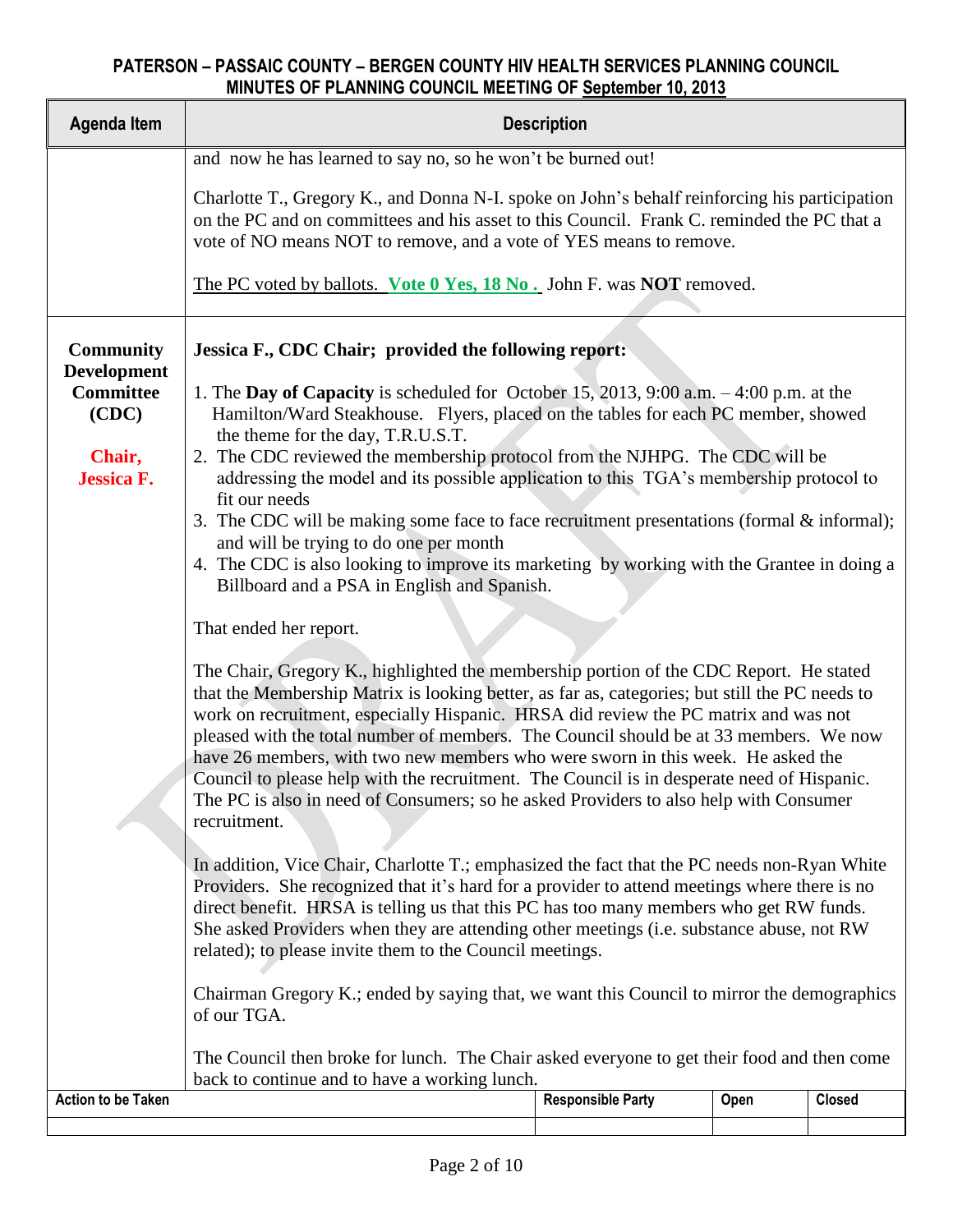| PLANNING &<br><b>DEVELOPMEN</b><br>T<br>PART <sub>4</sub><br>Vice Chair,<br><b>Jerry Dillard</b> | The meeting resumed, and the Chair, Gregory K. turned the meeting over to Jerry D., Planning<br>& Development ((P&D) Vice Chair, who before following the agenda started with two<br>insertions: 2014 Allocations and Contingency Scenarios. He stated that once complete; the Part<br>4: Priority Setting goal would be met.<br>He then started the discussion of the 2014 ALLOCATIONS. |
|--------------------------------------------------------------------------------------------------|------------------------------------------------------------------------------------------------------------------------------------------------------------------------------------------------------------------------------------------------------------------------------------------------------------------------------------------------------------------------------------------|
|                                                                                                  | 2014 ALLOCATIONS (results of the July 30, 2013 voting)                                                                                                                                                                                                                                                                                                                                   |
|                                                                                                  | <b>Jerry D.;</b> asked if everyone had received the final allocations. They were advised that they were<br>attached to the July 30, minutes and were also provided individually today.                                                                                                                                                                                                   |
|                                                                                                  | He asked if there were any discussion points relevant to the allocations.                                                                                                                                                                                                                                                                                                                |
|                                                                                                  | Charlotte T. noticed that allocations went down in Oral Health and that there is no provision in<br>ACA (Affordable Care Act) for Oral Health for adults She just wanted to bring this to the<br>Council's attention again.                                                                                                                                                              |
|                                                                                                  | Pat V. stated that discussion had occurred at the P&D meeting regarding Oral Health. P&D<br>wanted it to come to the Council to get their thoughts. It was stated that a possibility might be to<br>increase Oral Health and reduce Medical Case Management.                                                                                                                             |
|                                                                                                  | Millie I. stated that the needs, as a result of the ACA (Affordable Care Act), were talked about at<br>a HRSA meeting.                                                                                                                                                                                                                                                                   |
|                                                                                                  | Paul P.; provided past history on Oral Health as related to his agency. He cautioned the Council<br>about increasing a service because they think it's going to increase as a result of ACA. Paul P.;<br>stated that a more in depth analysis should be done before any service should be increased.                                                                                     |
|                                                                                                  | Question: John F. wanted to know how HMO related to all of this. Answer: Payments by the<br>HMOs are dependent on the HMO. He was reminded that RW is not an HMO; it is a payer of<br>last resort.                                                                                                                                                                                       |
|                                                                                                  | Charlotte T.; stated that she disagreed with Paul P. The job of the HIV Planning Council is to<br>plan for the possibility and potential change. All categories should be addressed. For example,<br>she would rather put a little extra money in Oral Care, so that people are taken care of when<br>needed and not have to wait until the next priority setting to receive services.   |
|                                                                                                  | Mark A.; stated that one dentist has put out over \$11K out of his pocket for dental care for RW<br>consumers. He made the statement to show that there is a need.                                                                                                                                                                                                                       |
|                                                                                                  | Motion #4: Sonya F-T, made a motion to increase the 2014 Oral Health to 16.49% (where is<br>was in 2013) and take it from Medical Case Management (.16), Charlotte T. 2 <sup>nd</sup> Vote: 11 –<br>Yes, 0 NO, 1 Abstain                                                                                                                                                                 |
|                                                                                                  |                                                                                                                                                                                                                                                                                                                                                                                          |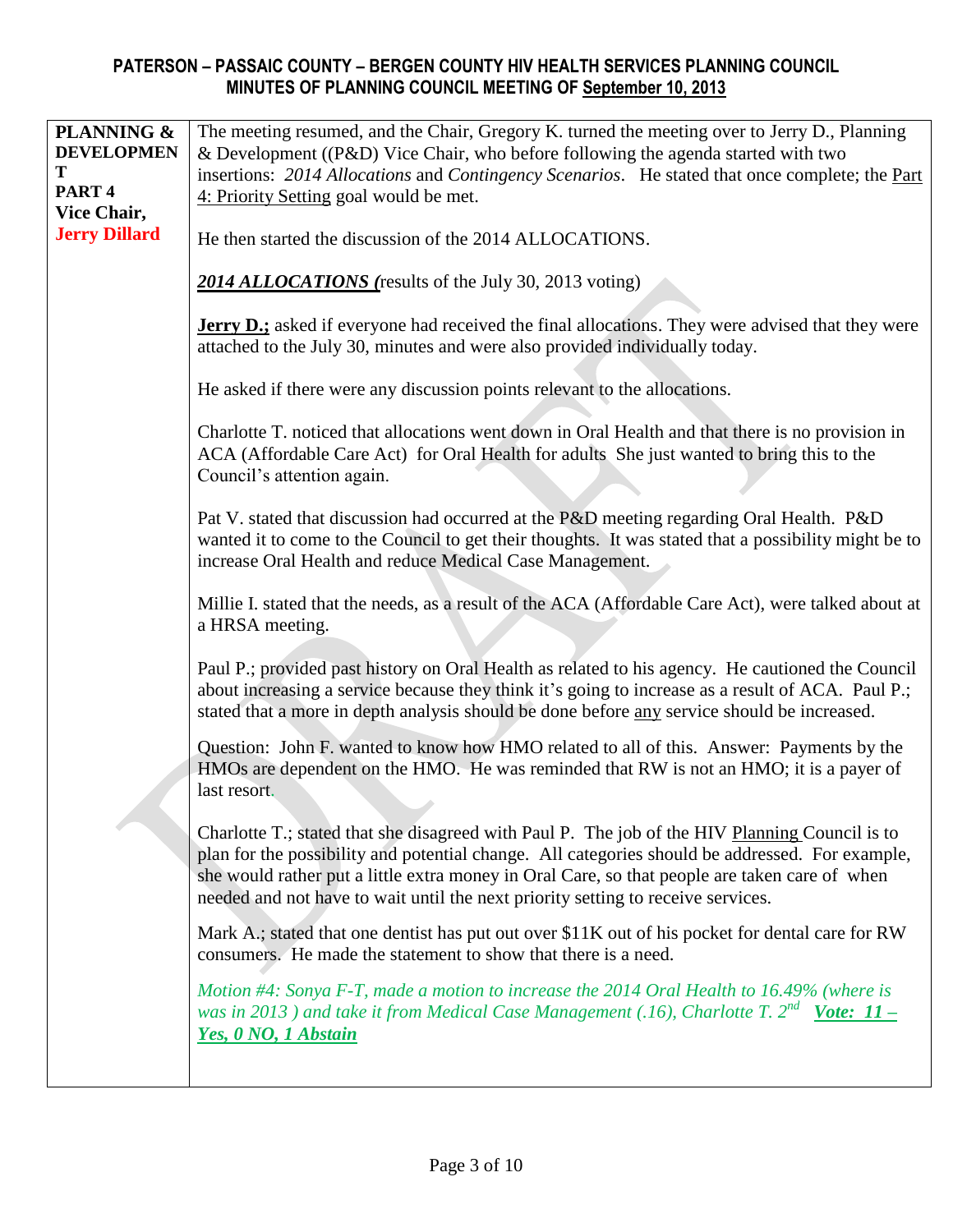$\overline{1}$ 

| <b>PLANNING &amp;</b><br><b>DEVELOPMENT</b><br>PART <sub>4</sub><br>Vice Chair,<br><b>Jerry Dillard</b> | Jerry D.; asked if there any further discussion on 2014 Allocation. Pat V.; stated that the<br>Council agreed to not fund Linguistic Services; however, there was no motion made to not fund,<br>as with other services not funded.<br>Motion #5: Mark A. moved that Linguistic Services, not be funded, $2^{nd}$ by Freddy R.<br>The council voted to not fund Linquistic Services. Vote: 14 - Yes, 2 NO, 1 Abstain.<br>Again Jerry D.; asked if there was any more discussion about 2014 Allocations.<br>Mental Health allocation was raised by Kathleen D. He was discovered that these were not 2013<br>numbers compared to 2014. Then, Donna N-I.; stated that Mental Health is needed. Millie I.;<br>stated that many of the RW clients have Medicaid which the 1 <sup>st</sup> payer and RW can't bill. Those<br>with private insurance benefit most from this service.<br>Motion #6: The motion was made by Anjettica B. and $2^{nd}$ by Sonya F-T, to adopt the entire<br>Resource Allocations including MAI. Vote: 19 Yes, 0 - NO, 1 Abstain<br><b>CONTINGENCY SCENARIOS</b><br>Next discussed were the contingency scenarios, which had been distributed previously.<br>Jerry D. read the scenarios. Then, discussions ensued with some attempts made to explain what<br>the Scenarios would look like in reality. There was also discussion on the percentages and how<br>and when the Planning Council should be involved in the implementation of Allocation's<br>decreases or increases.<br>FY 2013 Contingency scenarios are reviewed by the Planning Council for their appropriateness<br>in FY 2014. FY 2013 scenarios were used for discussion for FY2014: |                      |      |                                          |  |  |
|---------------------------------------------------------------------------------------------------------|-------------------------------------------------------------------------------------------------------------------------------------------------------------------------------------------------------------------------------------------------------------------------------------------------------------------------------------------------------------------------------------------------------------------------------------------------------------------------------------------------------------------------------------------------------------------------------------------------------------------------------------------------------------------------------------------------------------------------------------------------------------------------------------------------------------------------------------------------------------------------------------------------------------------------------------------------------------------------------------------------------------------------------------------------------------------------------------------------------------------------------------------------------------------------------------------------------------------------------------------------------------------------------------------------------------------------------------------------------------------------------------------------------------------------------------------------------------------------------------------------------------------------------------------------------------------------------------------------------------------------------------------------------------------------------|----------------------|------|------------------------------------------|--|--|
|                                                                                                         | In the event that fiscal year funding levels significantly change from the prior fiscal year, the<br>Planning Council determined the following course of action.<br>Scenario 1: If funding is reduced or increased by up to 30% of the prior fiscal year award,<br>the Grantee will distribute funds proportionately in accordance with percentages previously<br>established by the Planning Council.<br><b>Scenario 2:</b> If funding is reduced or increased by more than 30% of the prior fiscal year<br>award, the Planning Council will convene to revise the previously established resource<br>allocations.<br>Motion #7: Sonya F-T. moved to approve Scenario 1 and Scenario 2, $2^{nd}$ by Kathleen D.<br>Vote: 18 - Yes, 1 NO, 1 Abstain                                                                                                                                                                                                                                                                                                                                                                                                                                                                                                                                                                                                                                                                                                                                                                                                                                                                                                                           |                      |      |                                          |  |  |
|                                                                                                         | <b>Action to be Taken</b>                                                                                                                                                                                                                                                                                                                                                                                                                                                                                                                                                                                                                                                                                                                                                                                                                                                                                                                                                                                                                                                                                                                                                                                                                                                                                                                                                                                                                                                                                                                                                                                                                                                     | Responsible<br>Party | Open | <b>Closed</b><br>$\overline{\textbf{X}}$ |  |  |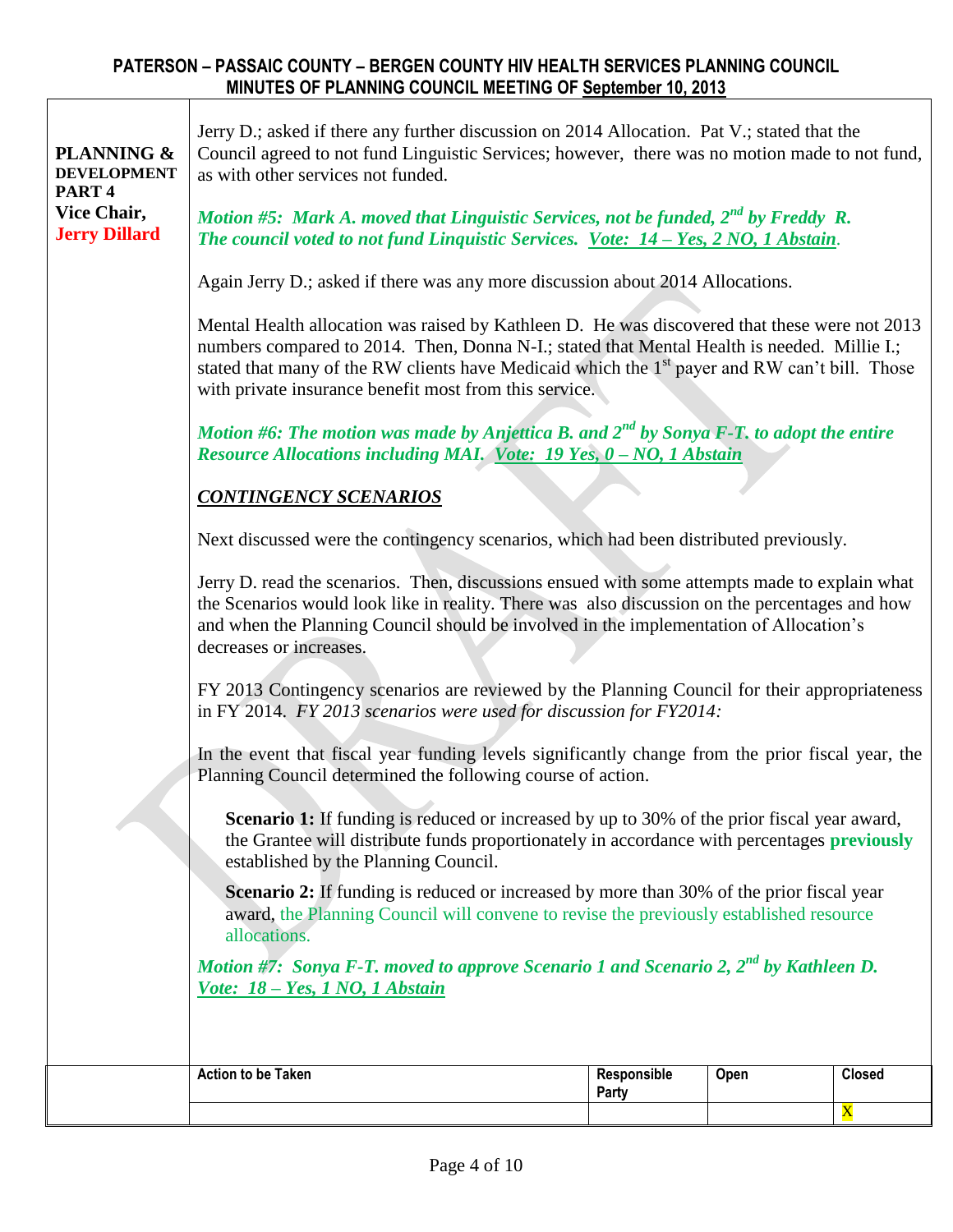| <b>PLANNING &amp;</b><br><b>Global Directives to the Grantee</b><br><b>DEVELOPMENT</b>                                                                                                                                                                                                                                                  |                                                                                                                                                                                                                                                                                                                                                                                                                                                                                                                                                                                                       |  |  |  |  |  |  |  |
|-----------------------------------------------------------------------------------------------------------------------------------------------------------------------------------------------------------------------------------------------------------------------------------------------------------------------------------------|-------------------------------------------------------------------------------------------------------------------------------------------------------------------------------------------------------------------------------------------------------------------------------------------------------------------------------------------------------------------------------------------------------------------------------------------------------------------------------------------------------------------------------------------------------------------------------------------------------|--|--|--|--|--|--|--|
| PART <sub>4</sub><br>Vice Chair,                                                                                                                                                                                                                                                                                                        | The following is a result of the Global Directives discussion:                                                                                                                                                                                                                                                                                                                                                                                                                                                                                                                                        |  |  |  |  |  |  |  |
| <b>Jerry Dillard</b>                                                                                                                                                                                                                                                                                                                    | Correlate Part A services with requirements of the Affordable Care Act, and address<br>1.<br>emerging gaps in services that may result from implementation of the Act.<br>The Grantee shall provide a written report on progress with implementation of the<br>2.<br>Comprehensive HIV Health Services Plan, the EIIHA Plan and the Quality Management<br>Plan. This report shall be undertaken in concert with quarterly progress reviews by the<br>Planning & Development Committee, included in the semi-annual report to the Planning<br>Council and discussed at each quarterly grantee meeting. |  |  |  |  |  |  |  |
|                                                                                                                                                                                                                                                                                                                                         | (Jerry D. proposed a new directive. It was: The Grantee shall provide a report on the Quality<br>Management (QM) Team's activitie, s annually. It did not become a Directive)                                                                                                                                                                                                                                                                                                                                                                                                                         |  |  |  |  |  |  |  |
| Require new enrollees in Part A core services to complete the needs assessment consumer<br>3.<br>survey, and tie this requirement to billing.<br>Work with the Planning Council to prioritize and establish/update all approved standards<br>4.<br>of care beginning with medical and non-medical case management, primary medical care |                                                                                                                                                                                                                                                                                                                                                                                                                                                                                                                                                                                                       |  |  |  |  |  |  |  |
|                                                                                                                                                                                                                                                                                                                                         | and substance abuse treatment. Work with the Planning Council to post on its website all<br>approved standards of care with effective date of implementation within one month of<br>adoption.<br>The Grantee shall submit a Semi-annual Report to the Steering Committee and the<br>5.                                                                                                                                                                                                                                                                                                                |  |  |  |  |  |  |  |
|                                                                                                                                                                                                                                                                                                                                         | Planning & Development Committee, and the Planning Council in January and July on the<br>effectiveness and compliance of directives. This narrative report shall provide specific<br>documented evidence of compliance with each of the bulleted directives. This report shall<br>be incorporated into the Council's Priority Setting Process as well as the Administrative<br>Mechanism Review.                                                                                                                                                                                                      |  |  |  |  |  |  |  |
|                                                                                                                                                                                                                                                                                                                                         | Motion#8: Add Planning Council to Directive #5, Motion, John F. and 2 <sup>nd</sup> by Linda S. Vote:<br>10 Yes, 5 No, 1Abstain.                                                                                                                                                                                                                                                                                                                                                                                                                                                                      |  |  |  |  |  |  |  |
|                                                                                                                                                                                                                                                                                                                                         | After a 5-minute break, the meeting continued.                                                                                                                                                                                                                                                                                                                                                                                                                                                                                                                                                        |  |  |  |  |  |  |  |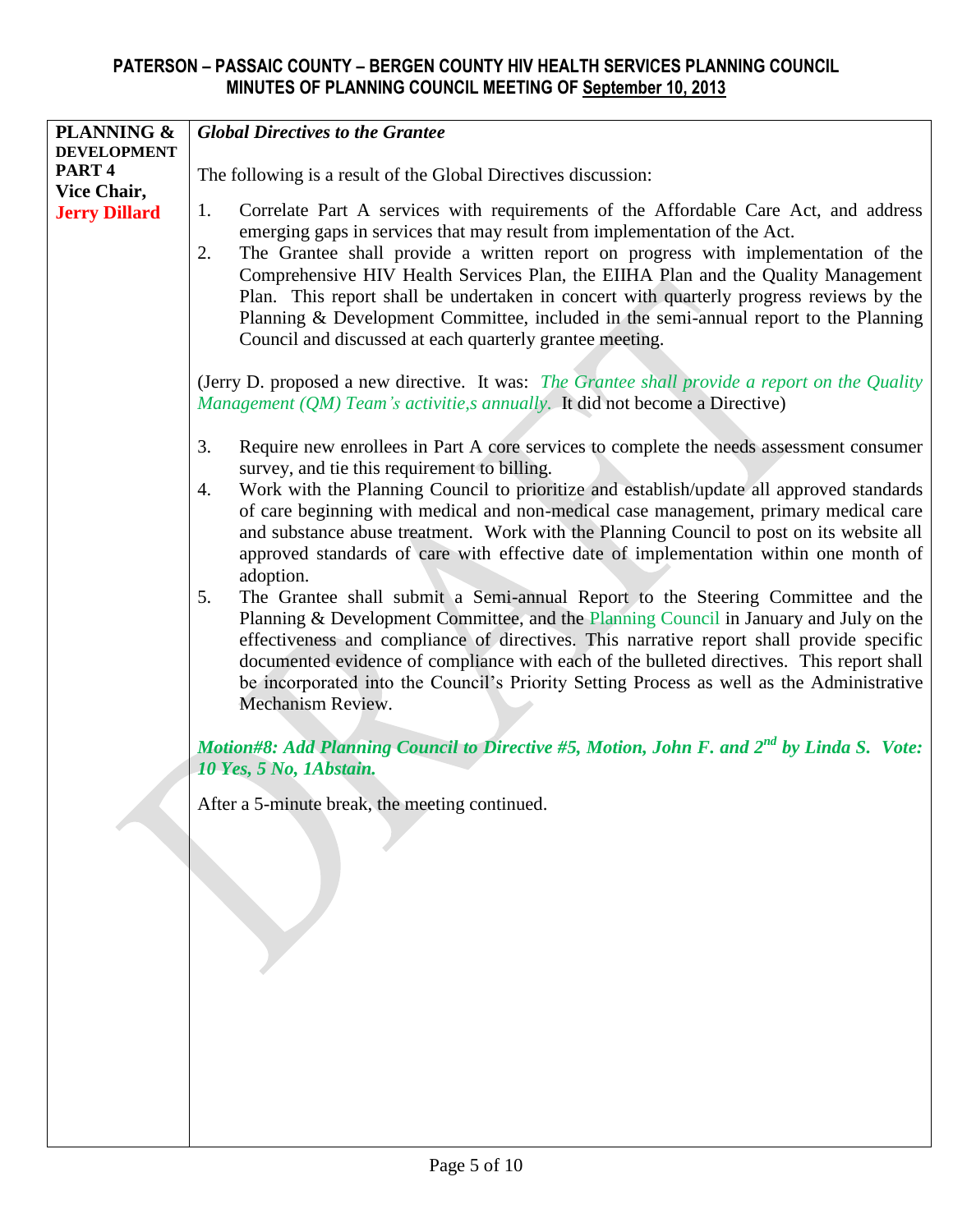| PLANNING &<br><b>DEVELOPMENT</b><br>PART <sub>4</sub><br>Vice Chair,<br><b>Jerry Dillard</b> | After another discussion on providing QM activities report as a Directive, the following took<br>place: 2:33:53<br>Motion #9: Provide Activities of the Quality Management Team annually, Motion, Jerry D.<br>and $2^{nd}$ by Elaine H. <u>Vote: 7 Yes, 10 – No. The motion failed</u> . It was the consensus of the<br>Council to include a QA Activities report or readout on the PC Agenda quarterly, $(An)$<br><i>educational opportunity to learn more of good work of the QA Team.)</i>                                                                                                                                                                                                                                                                                                                                                                                            |                          |         |               |  |  |  |  |  |  |
|----------------------------------------------------------------------------------------------|------------------------------------------------------------------------------------------------------------------------------------------------------------------------------------------------------------------------------------------------------------------------------------------------------------------------------------------------------------------------------------------------------------------------------------------------------------------------------------------------------------------------------------------------------------------------------------------------------------------------------------------------------------------------------------------------------------------------------------------------------------------------------------------------------------------------------------------------------------------------------------------|--------------------------|---------|---------------|--|--|--|--|--|--|
|                                                                                              | Jerry D. then moved into Service Category Directives. 2:43:53                                                                                                                                                                                                                                                                                                                                                                                                                                                                                                                                                                                                                                                                                                                                                                                                                            |                          |         |               |  |  |  |  |  |  |
|                                                                                              | Paul P. stated that he had a global directive. In past practices, the Grantee could only move<br>monies the end of the year. He believes that the Grantee should be allowed to move unspent<br>monies into an area that is deficient. This would allow the service to possibly make an effective<br>change instead of waiting to the end of the fiscal year (i.e. Mental Health not used, could be used<br>utilized in other categories for the benefit of the clients). He said that this should be for Core<br>Services. Donna N-I was concerned about moving monies before the end of the fiscal year and<br>the impact on programs. Millie I. stated that during the year Providers are requested to send in<br>the status of any areas that are underutilized. The Grantee office is also monitoring services<br>underutilized and where those services that may need more funding. |                          |         |               |  |  |  |  |  |  |
|                                                                                              | Motion#10: To accept the Global Directives to the Grantee, Motion, John F., 2 <sup>nd</sup> by Anjettica                                                                                                                                                                                                                                                                                                                                                                                                                                                                                                                                                                                                                                                                                                                                                                                 |                          |         |               |  |  |  |  |  |  |
|                                                                                              | B., Vote: $16$ -Yes, $0$ -No, 1 Abstain                                                                                                                                                                                                                                                                                                                                                                                                                                                                                                                                                                                                                                                                                                                                                                                                                                                  |                          |         |               |  |  |  |  |  |  |
|                                                                                              |                                                                                                                                                                                                                                                                                                                                                                                                                                                                                                                                                                                                                                                                                                                                                                                                                                                                                          |                          |         |               |  |  |  |  |  |  |
| <b>Action to be Taken</b>                                                                    |                                                                                                                                                                                                                                                                                                                                                                                                                                                                                                                                                                                                                                                                                                                                                                                                                                                                                          | <b>Responsible Party</b> | Open    | <b>Closed</b> |  |  |  |  |  |  |
|                                                                                              | Add QA Team activities to the PC Agenda, quarterly                                                                                                                                                                                                                                                                                                                                                                                                                                                                                                                                                                                                                                                                                                                                                                                                                                       | Chair/Admin              | 9/10/13 |               |  |  |  |  |  |  |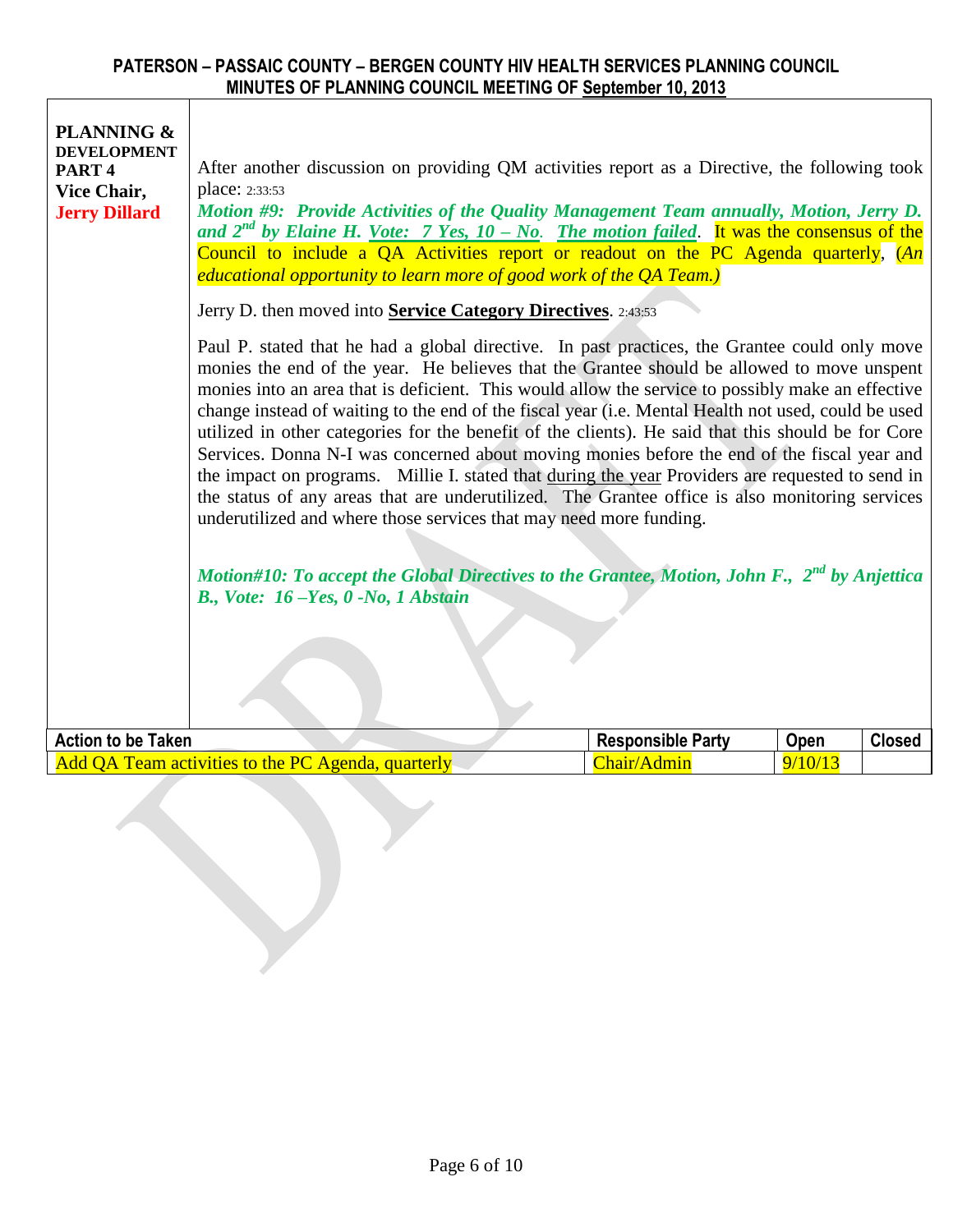| <b>Service Categories</b>                    | <b>Fiscal Year 2014 Directive</b>                                                                                                                                                                                                                                                                      |
|----------------------------------------------|--------------------------------------------------------------------------------------------------------------------------------------------------------------------------------------------------------------------------------------------------------------------------------------------------------|
|                                              | <b>Core Services</b>                                                                                                                                                                                                                                                                                   |
| Ambulatory/Outpatient<br><b>Medical Care</b> | None<br>$\bullet$                                                                                                                                                                                                                                                                                      |
| Early Intervention<br>Services               | None (Discussion: Paula P. stated that Providers must work<br>$\bullet$<br>together and make the appropriate referrals. Marie B. agreed.<br>There was no directive added.                                                                                                                              |
| Oral Health Care                             | Itemize by ADA Code all cosmetic procedures that will not be<br>$\bullet$<br>funded under Part A.<br>Establish a standard cost/fee schedule for all Part A providers.<br>$\bullet$<br>M#11- John F., 2 <sup>nd</sup> -Anjettica B. Vote: 13- Yes, 0-No                                                 |
| <b>Medical Case</b><br>Management            | Begin the evaluation of primary case management as directed in the<br>$\bullet$<br>Comprehensive Plan (Goal II, Objective 4)<br>M#12-Charlotte T., $2^{nd}$ - John F. Vote: 9-Yes, 0-NO                                                                                                                |
| Mental Health<br>Therapy/Counseling          | Anticipate changes in mental health coverage stipulated in the Affordable<br>$\bullet$<br>Care Act by expanding the mental health network within the TGA to<br>include additional psychiatrists or mental health <i>professionals</i> .<br>$M#13$ - Linda S., $2^{nd}$ - John F., Vote: 12- Yes, 0 -NO |
| <b>Substance Abuse</b><br>Treatment          | None<br>$\bullet$                                                                                                                                                                                                                                                                                      |
| <b>Health Insurance</b><br>Premium & Cost    | Implement payment for HIP&CS in accordance with recently<br>$\bullet$<br>released HRSA policies.                                                                                                                                                                                                       |
| <b>Sharing</b>                               | Provide technical assistance for all applicants who wish to provide<br>$\bullet$<br>this service.<br>M#14 - John F., $2^{nd}$ - Elaine H., Vote: 16-Yes, 0- NO                                                                                                                                         |
|                                              | <b>Support Services</b>                                                                                                                                                                                                                                                                                |
| <b>Non-Medical Case</b><br>Management        | Begin the evaluation of primary case management as directed in the<br>$\bullet$<br>Comprehensive Plan (Goal II, Objective 4)                                                                                                                                                                           |
| Outreach/Health                              | $M#15$ - Anjettica B., $2^{nd}$ - Elaine H., Vote: 12 - Yes, 0 - NO<br>• Provide funding for Outreach Services within the EIIHA target population                                                                                                                                                      |
| <b>Education and Risk</b>                    | and communities.                                                                                                                                                                                                                                                                                       |
| Reduction                                    | Coordinate quarterly meetings to facilitate outreach to the EIIHA target<br>populations.<br>M#16- Charlotte T., $2^{nd}$ - John F. Vote: 14 -Yes, 0- NO                                                                                                                                                |
| <b>Housing Services</b>                      | Continue to provide housing assistance only to those persons who are not<br>eligible for HOPWA assistance and/or when HOPWA funds are not<br>available.<br>M#17-Linda S., $2^{nd}$ - Anjettica B., Vote: 13- Yes, 0 -NO                                                                                |
| Medical<br>Transportation                    | • Fund up to 5% of the total medical transportation allocation for needed<br>off-hour services.                                                                                                                                                                                                        |
| <b>Services</b>                              | M#18- Anjeticca B., 2 <sup>nd</sup> - Elaine H. Vote: 15 Yes, 0 NO                                                                                                                                                                                                                                     |
| <b>Emergency Financial</b><br>Assistance     | • Fund <i>only</i> medications needed to bridge the gap between entry into care<br>and benefits from ADAP.<br>M#19 - Charlotte T., $2^{nd}$ - Mark A. Vote: 15- Yes, 1 NO                                                                                                                              |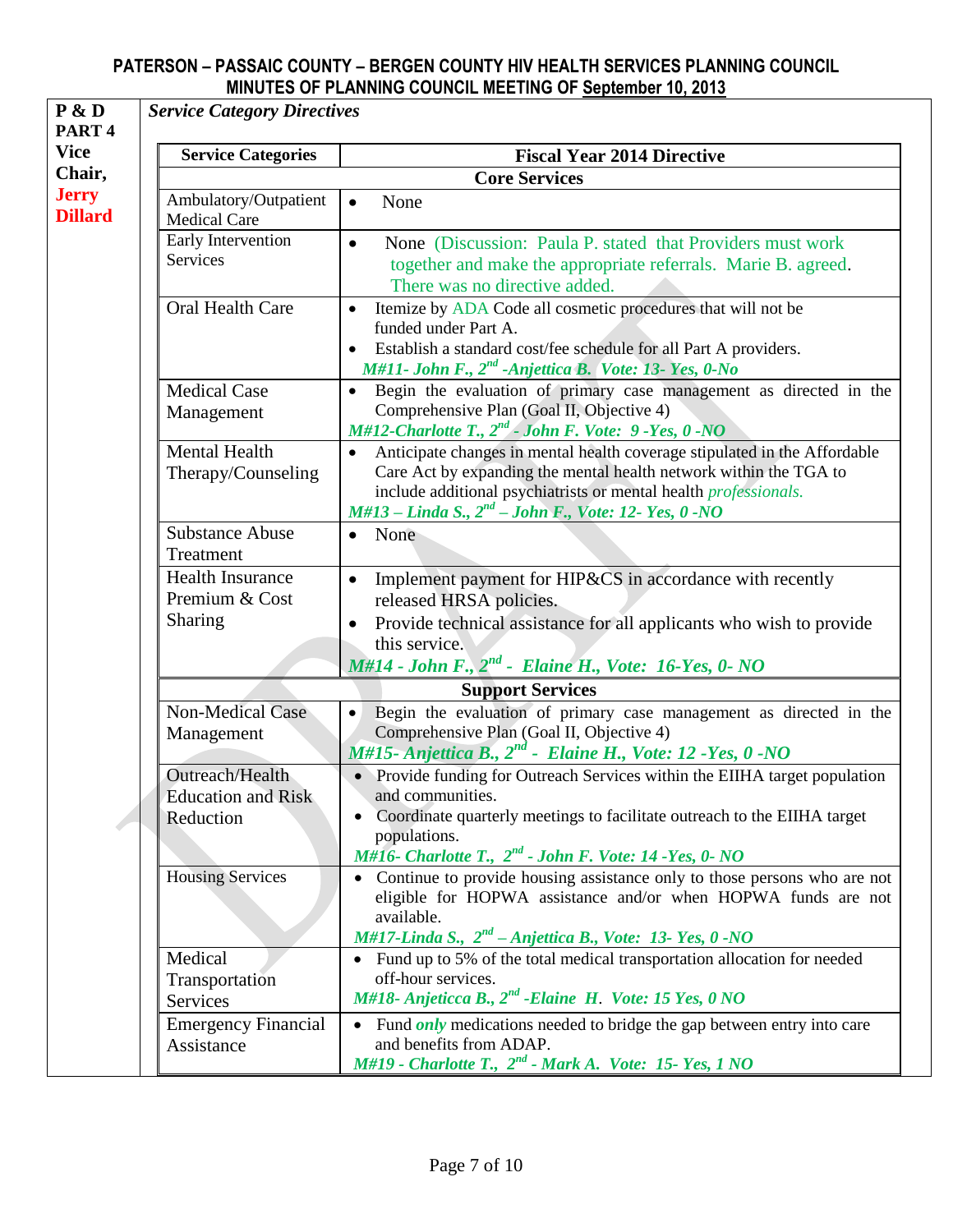| P & D<br>PART <sub>4</sub><br><b>Vice</b><br>Chair,<br><b>Jerry</b><br><b>Dillard</b><br><b>EIS</b> | Jerry D. noted that the Grantee provided 2013 Report on the Directives, and also the utilization<br>Report. These cover the Core and Support Services expenditures. There was nothing for the PC<br>to do on these reports. Providing these reports puts the Grantee in compliance.<br>Jerry D. then moved the Council into discussion of the EIS Standards Draft July 2013.<br><b>EIS STANDARDS</b><br><u>Goal:</u>                                                                                                                                                                                                                                                                                                                                                                                                                                                                                                                                                                                                                                                                                                                                                                                                                                                                                                                                                                                                                                 |
|-----------------------------------------------------------------------------------------------------|------------------------------------------------------------------------------------------------------------------------------------------------------------------------------------------------------------------------------------------------------------------------------------------------------------------------------------------------------------------------------------------------------------------------------------------------------------------------------------------------------------------------------------------------------------------------------------------------------------------------------------------------------------------------------------------------------------------------------------------------------------------------------------------------------------------------------------------------------------------------------------------------------------------------------------------------------------------------------------------------------------------------------------------------------------------------------------------------------------------------------------------------------------------------------------------------------------------------------------------------------------------------------------------------------------------------------------------------------------------------------------------------------------------------------------------------------|
| <b>Standards</b>                                                                                    | The goals of the Paterson-Passaic County – Bergen County Transitional Grant Area ("TGA") are<br>to:<br>Ensure a system of quality services that is consumer centered, efficient, and effective;<br>Assist the consumer in gaining access to care and services;<br>Increase early and immediate access, engagement and retention in quality care for people<br>living with HIV/AIDS;<br>Continue to achieve the highest possible level of care through evaluation, quality<br>improvement and education;<br>Strengthen cultural competency in service delivery throughout the TGA;<br>Achieve open and meaningful communication among key Ryan White stakeholders;<br>Identify and inform the unaware and out-of-care PLWHA for the purpose of engagement<br>$\bullet$<br>in care and reduction of HIV infection.                                                                                                                                                                                                                                                                                                                                                                                                                                                                                                                                                                                                                                     |
|                                                                                                     | <b>Early Intervention Services Definition</b>                                                                                                                                                                                                                                                                                                                                                                                                                                                                                                                                                                                                                                                                                                                                                                                                                                                                                                                                                                                                                                                                                                                                                                                                                                                                                                                                                                                                        |
|                                                                                                     | <b>Early intervention services (EIS)</b> are defined as a mix of services limited to 1) targeted testing<br>and counseling of individuals with respect to HIV/AIDS; 2) linkages with key points of entry that<br>facilitate follow-up; 3) referral services providing access to care; and 4) health education and<br>literacy training enabling clients to navigate the HIV system of care. All four of these program<br>components must be present for a program to be categorized as EIS. Early Intervention Services<br>may include counseling individuals with respect to HIV/AIDS; testing (including tests to confirm<br>the presence of the disease, tests to diagnose to extent of immune deficiency, tests to provide<br>information on appropriate therapeutic measures); referrals; other clinical and diagnostic services<br>regarding HIV/AIDS; periodic medical evaluations for individuals with HIV/AIDS; and providing<br>therapeutic measures. In this TGA, the client officially becomes an EIS client from the first<br>minute that he/she gets a reactive result. At that point, the provider has to make decisions about<br>the next steps in the client's care. A confirmatory test may occur, but the client is already an EIS<br>client. EIS ends when the client has received two consecutive primary care appointments, at least<br>one of which must be with a licensed physician. Outreach services are not part of EIS. |
|                                                                                                     | <b>A4-1: Agency Requirements</b>                                                                                                                                                                                                                                                                                                                                                                                                                                                                                                                                                                                                                                                                                                                                                                                                                                                                                                                                                                                                                                                                                                                                                                                                                                                                                                                                                                                                                     |
|                                                                                                     | <b>Standard 4-1.1:</b> All EIS personnel must demonstrate HIV competency within three months of<br>hire.<br>Indicator: A personnel file for each EIS personnel indicates that the TGA qualification is met.<br>Examples of evidence:<br>a) Participation in continuing education relevant to HIV within last year.<br>Documentation of HIV training received prior to hiring date or within the employee's<br>b)                                                                                                                                                                                                                                                                                                                                                                                                                                                                                                                                                                                                                                                                                                                                                                                                                                                                                                                                                                                                                                     |
|                                                                                                     | probationary period (three months) in personnel record.                                                                                                                                                                                                                                                                                                                                                                                                                                                                                                                                                                                                                                                                                                                                                                                                                                                                                                                                                                                                                                                                                                                                                                                                                                                                                                                                                                                              |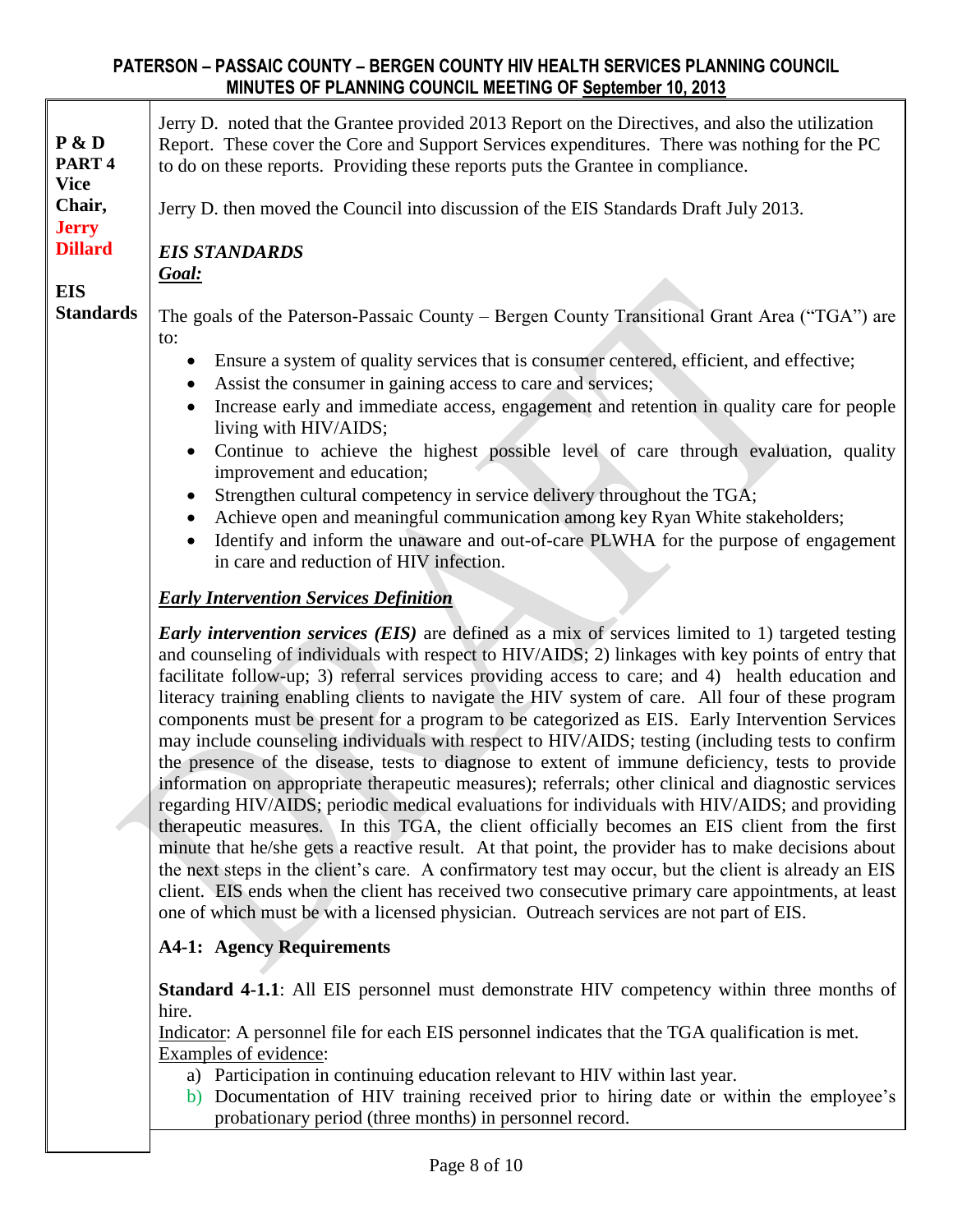|                      | <b>Standard 4-1.2:</b> All EIS personnel meet qualification requirements of the agency and receive                                                                                                        |                                                                                                                                                                                                                                                                                                            |         |               |  |  |  |  |  |
|----------------------|-----------------------------------------------------------------------------------------------------------------------------------------------------------------------------------------------------------|------------------------------------------------------------------------------------------------------------------------------------------------------------------------------------------------------------------------------------------------------------------------------------------------------------|---------|---------------|--|--|--|--|--|
|                      | a written job description.                                                                                                                                                                                |                                                                                                                                                                                                                                                                                                            |         |               |  |  |  |  |  |
| P & D                | Indicator:                                                                                                                                                                                                |                                                                                                                                                                                                                                                                                                            |         |               |  |  |  |  |  |
| PART <sub>4</sub>    | a) A job description outlines roles and responsibilities of the EIS employee.                                                                                                                             |                                                                                                                                                                                                                                                                                                            |         |               |  |  |  |  |  |
| Vice Chair,          | b) Resume indicates credentials or degrees.                                                                                                                                                               |                                                                                                                                                                                                                                                                                                            |         |               |  |  |  |  |  |
| <b>Jerry Dillard</b> | Examples of evidence:                                                                                                                                                                                     |                                                                                                                                                                                                                                                                                                            |         |               |  |  |  |  |  |
| <b>EIS Standards</b> | <b>Standard 4-1.3: ADA</b>                                                                                                                                                                                | a) A job description signed and dated by the EIS employee is in the personnel file with<br>an indication that the EIS employee has received a copy.<br>b) EIS employee's resume is on file with the agency.<br>Motion #20: John F. moved and Elaine H. $2^{nd}$ to approve the EIS Standards with revision |         |               |  |  |  |  |  |
|                      | of adding ADA to Standard 4-1.3. Vote: 15- Yes, $0$ - NO - 1 Abstain<br>As a result of reviewing this standard, it was suggested that a global inclusion of<br>confidentiality be added to all standards. |                                                                                                                                                                                                                                                                                                            |         |               |  |  |  |  |  |
|                      | <b>Action to be Taken</b>                                                                                                                                                                                 | <b>Responsible Party</b>                                                                                                                                                                                                                                                                                   | Open    | <b>Closed</b> |  |  |  |  |  |
|                      | <b>Include Confidentiality in ALL standards</b>                                                                                                                                                           | ?????                                                                                                                                                                                                                                                                                                      | 9/10/13 |               |  |  |  |  |  |

| <b>Report of the</b><br><b>Chair</b> | The Chair, Gregory K., tabled his report at the beginning of the meeting, but wanted to make<br>sure he welcomed the new members, Anjettica B. and Kathleen D. He also welcomed the<br>two guests, Ms. Torres (guest of Millie I.), Jorge Rodriguez (Bergen Family Services). |                          |      |               |  |  |  |  |
|--------------------------------------|-------------------------------------------------------------------------------------------------------------------------------------------------------------------------------------------------------------------------------------------------------------------------------|--------------------------|------|---------------|--|--|--|--|
|                                      | He reminded everyone to please complete their evaluations.                                                                                                                                                                                                                    |                          |      |               |  |  |  |  |
|                                      | He stated that the Report of the Vice Chair and Liaison would be tabled until the next<br>meeting.                                                                                                                                                                            |                          |      |               |  |  |  |  |
|                                      | There is no meeting in October, but the Council will be having its Day of Capacity at the<br>Hamilton/Ward Steakhouse.                                                                                                                                                        |                          |      |               |  |  |  |  |
| Action to be Taken                   |                                                                                                                                                                                                                                                                               | <b>Responsible Party</b> | Open | <b>Closed</b> |  |  |  |  |
|                                      |                                                                                                                                                                                                                                                                               |                          |      |               |  |  |  |  |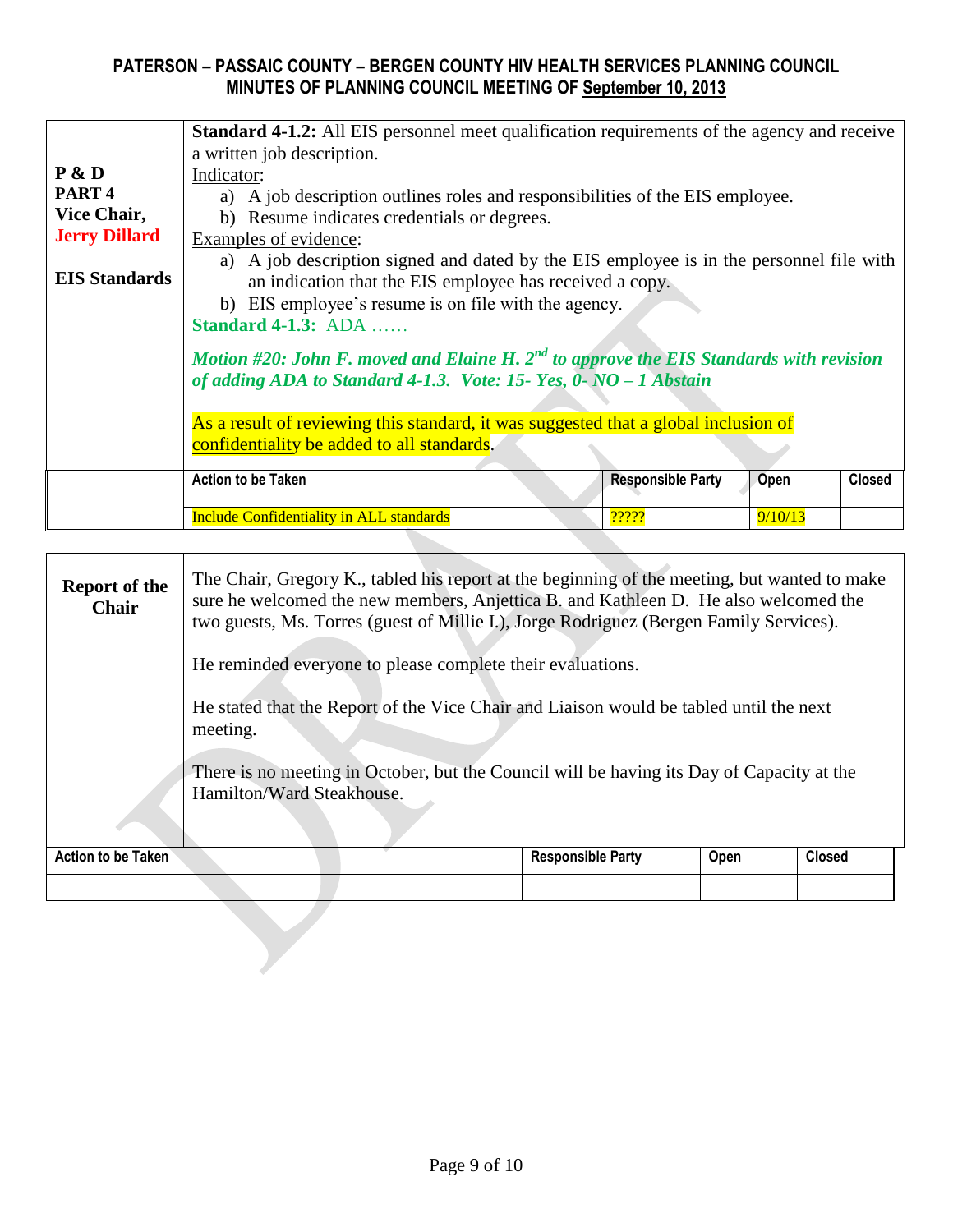| Networking &<br><b>Community</b><br><b>Check-in</b> | Donna N-I announced: The City of Paterson "911" commemoration is to be held<br>$\bullet$<br>tomorrow at 10:00 a.m. down by the train tracks. Also, she reminded everyone that<br>there will be an Affordable Care Act presentation, which she's seen. It will be held on<br>Thursday, 9/19/13, 6-9 p.m. at City Council chambers. People need to RSVP. Invite<br>clergy, community, any and everyone who can get the word out about ACA and share.<br>The presenter is Sheila Thorne.<br>John F. is seeking a pharmacy rep who can come to speak about medication,<br>$\bullet$<br>especially mental health, to his group.<br>Jerry D. was selling gourmet popcorn for his church and next Wednesday, September<br>18, 2:00 p.m. they are having a CAPCO meeting with a presentation. All are welcome.<br>Paula T. announced Bergen Family Services is having an 8-week session on Healthy<br>$\bullet$<br>Mind & Body. It will be given by a mental health professional at the church across the<br>street from the office. She also had raffle tickets from her daughter's school.<br>Troy L. announced that Hyacinth will be having sessions for newly diagnosed MSM<br>$\bullet$<br>until the end of the month. There are incentives and they must attend two sessions.<br>Charlotte T. reminded people to provide CAEAR Coalition donations.<br>Elaine H. thanked the Council for their support during the death of her son.<br><b>Responsible Party</b><br><b>Closed</b><br>Open |                          |      |                           |  |  |  |  |
|-----------------------------------------------------|----------------------------------------------------------------------------------------------------------------------------------------------------------------------------------------------------------------------------------------------------------------------------------------------------------------------------------------------------------------------------------------------------------------------------------------------------------------------------------------------------------------------------------------------------------------------------------------------------------------------------------------------------------------------------------------------------------------------------------------------------------------------------------------------------------------------------------------------------------------------------------------------------------------------------------------------------------------------------------------------------------------------------------------------------------------------------------------------------------------------------------------------------------------------------------------------------------------------------------------------------------------------------------------------------------------------------------------------------------------------------------------------------------------------------------------------------------------------------------------|--------------------------|------|---------------------------|--|--|--|--|
| <b>Action to be Taken</b>                           |                                                                                                                                                                                                                                                                                                                                                                                                                                                                                                                                                                                                                                                                                                                                                                                                                                                                                                                                                                                                                                                                                                                                                                                                                                                                                                                                                                                                                                                                                        |                          |      |                           |  |  |  |  |
|                                                     |                                                                                                                                                                                                                                                                                                                                                                                                                                                                                                                                                                                                                                                                                                                                                                                                                                                                                                                                                                                                                                                                                                                                                                                                                                                                                                                                                                                                                                                                                        |                          |      |                           |  |  |  |  |
| <b>Motion to</b><br><b>Adjourn</b>                  | Motion # 19: Elaine H. Moved and $2^{nd}$ by Freddy R. that the meeting be adjourned. The<br>Vote was unanimous.<br>Meeting adjourned. 4:10 p.m.<br>Next Meetings: November 12, 2013 - Meeting place: PCCC - Lunch at 11:30 a.m. and<br>meeting starts at Noon.                                                                                                                                                                                                                                                                                                                                                                                                                                                                                                                                                                                                                                                                                                                                                                                                                                                                                                                                                                                                                                                                                                                                                                                                                        |                          |      |                           |  |  |  |  |
| <b>Action to be Taken</b>                           |                                                                                                                                                                                                                                                                                                                                                                                                                                                                                                                                                                                                                                                                                                                                                                                                                                                                                                                                                                                                                                                                                                                                                                                                                                                                                                                                                                                                                                                                                        | <b>Responsible Party</b> | Open | <b>Closed</b>             |  |  |  |  |
|                                                     |                                                                                                                                                                                                                                                                                                                                                                                                                                                                                                                                                                                                                                                                                                                                                                                                                                                                                                                                                                                                                                                                                                                                                                                                                                                                                                                                                                                                                                                                                        |                          |      | $\boldsymbol{\mathsf{X}}$ |  |  |  |  |